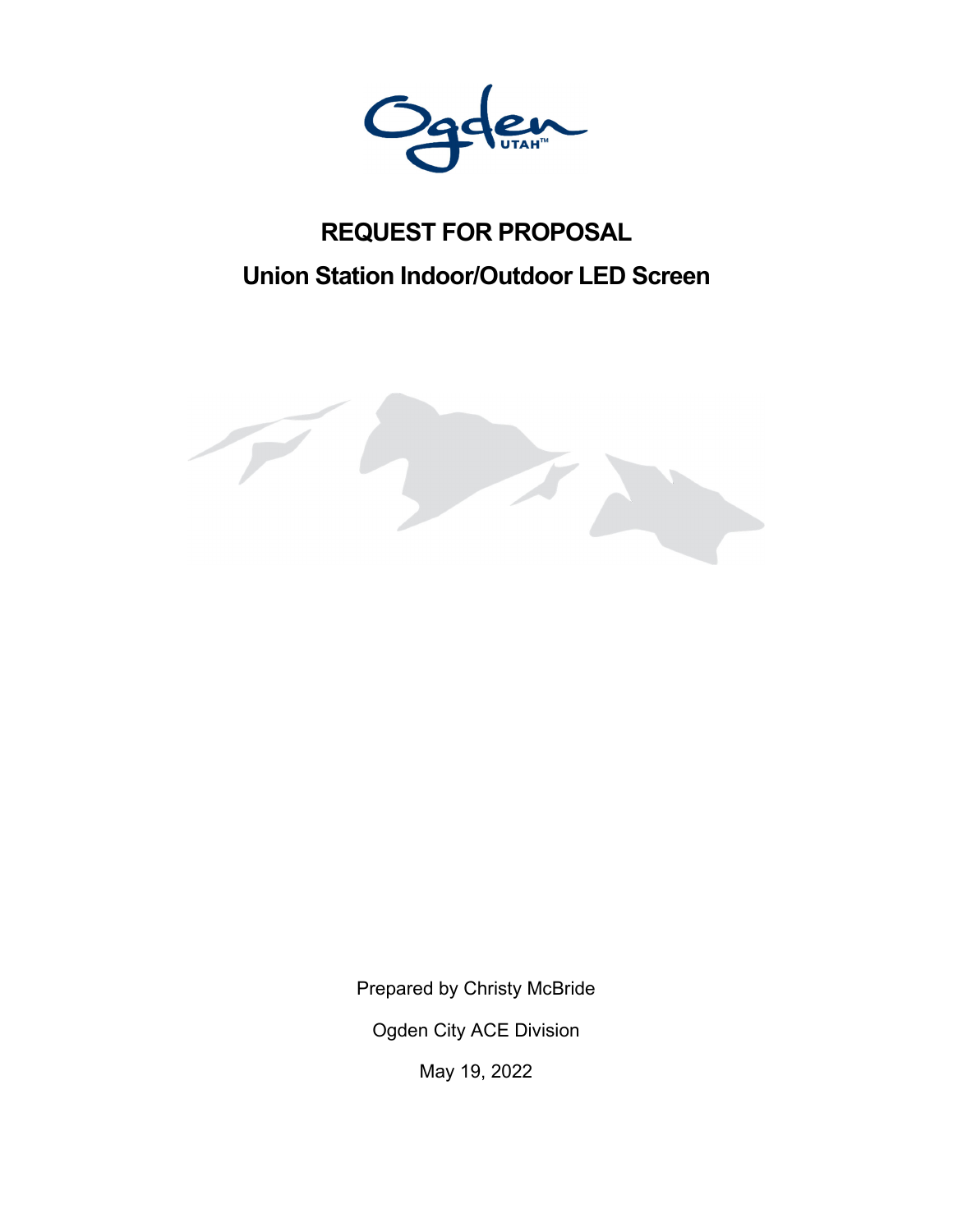# **REQUEST FOR PROPOSAL OGDEN CITY CORPORATION**

### **Union Station Indoor/Outdoor LED Screen**

Ogden City is requesting proposals from a qualified contractor to purchase and install an indoor/outdoor LED Display Screen at Union Station located at 2501 Wall Ave. Ogden UT 84401.

Proposal packets are available and may be obtained from Ogden City website at http://ogdencity.com/264/Purchasing.

Proposers are responsible for securing any and all addenda issued.

Responses to this RFP shall be submitted to the Purchasing Office c/o 1<sup>st</sup> Floor Information / Constable Desk located at 2549 Washington Blvd, Ogden, UT, **no later** 

#### **than 10 AM, June 9, 2022. LATE PROPOSALS WILL NOT BE ACCEPTED.**

The City reserves the right to accept or reject any proposal as it best serves its convenience and/or is found to be in the best interest of the City.

Ogden City encourages and welcomes bids from small, local, women and minority owned businesses and other disadvantaged business enterprises.

**Published**: May 21 & 28, 2022.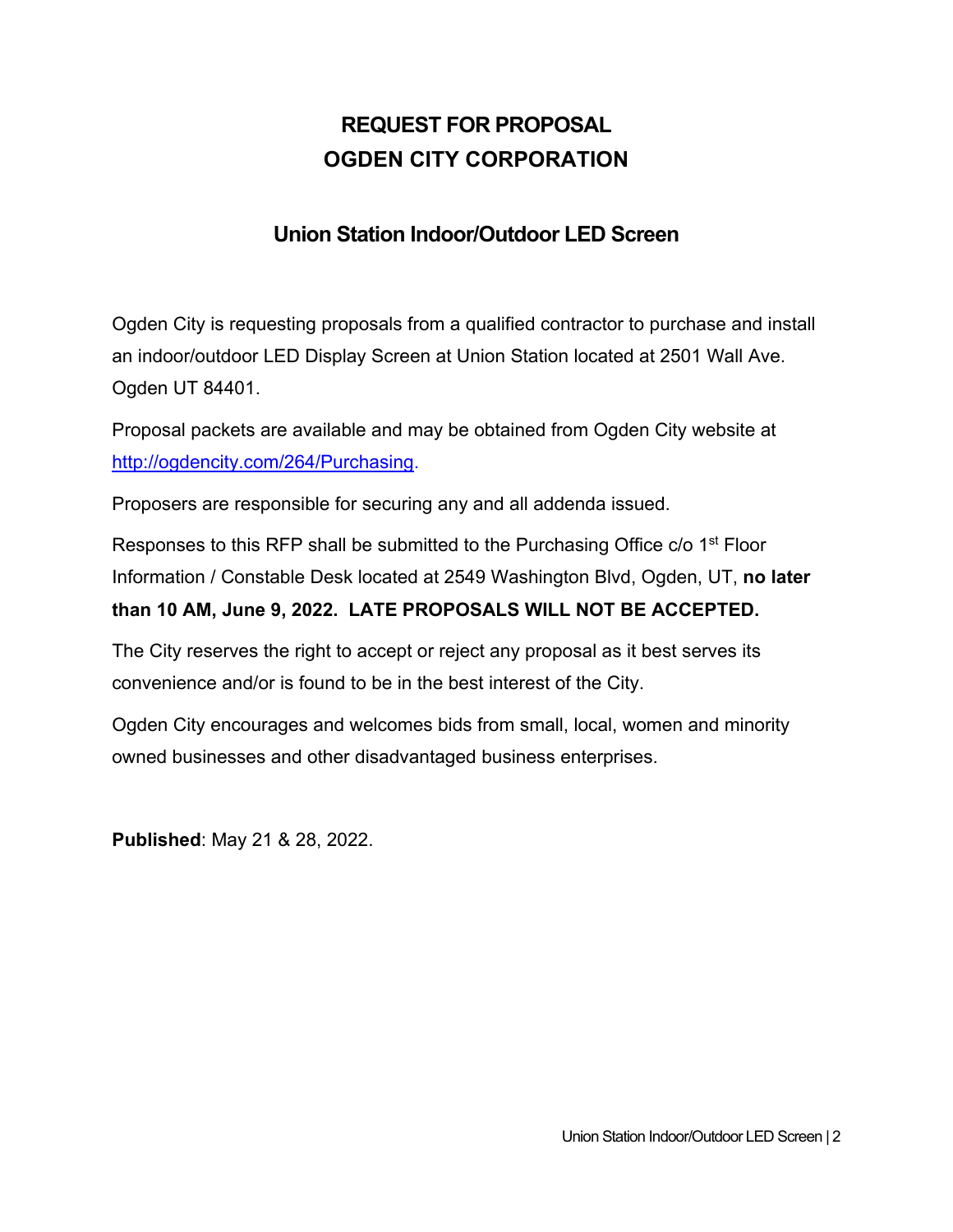# **REQUEST FOR PROPOSAL OGDEN CITY CORPORATION**

### **Union Station Indoor/Outdoor LED Screen**

#### **I. INTRODUCTION**

Ogden City desires to work with a company to purchase a 10x32 LED Screen that can be used at the full size for events in the Browning Theater or configured into various other sizes to be used in other areas of the Union Station Campus inside or outside.

#### **II. OVERVIEW**

The Browning Theater was recently updated with new sound and lighting equipment. Adding an LED screen will complete the theater with full production capabilities. This new LED screen can be used for concert events, awards banquets, trainings etc.

#### **III. SCOPE OF WORK**

The proposed project will be for the purchase of an LED panel system that can configure to an approximate size of 10ft x 32ft or any configuration using same number of panels or less.

The selected company will be required to provide the following products and services including costs for all shipping, delivery, installation, sub-contractors, and one day of training to Ogden City staff:

- Provide all LED panels 3.9MM Video Panel 500MM x 500MM W3 10Mx3M Display (including cables) Indoor/Outdoor 4500 NITS-IP65 3840 Refresh.
- Provide all flight cases used for storing panels and cables
- Provide Novastar LED processor/s WSDI Input
- Provide all ground support hardware & flyware for (1) 10x32 when all panels are used & for (2) 10x16 when panels are separated into 2 screens
- Provide all cabling or other misc. spare parts needed
- Provide equipment needed for installation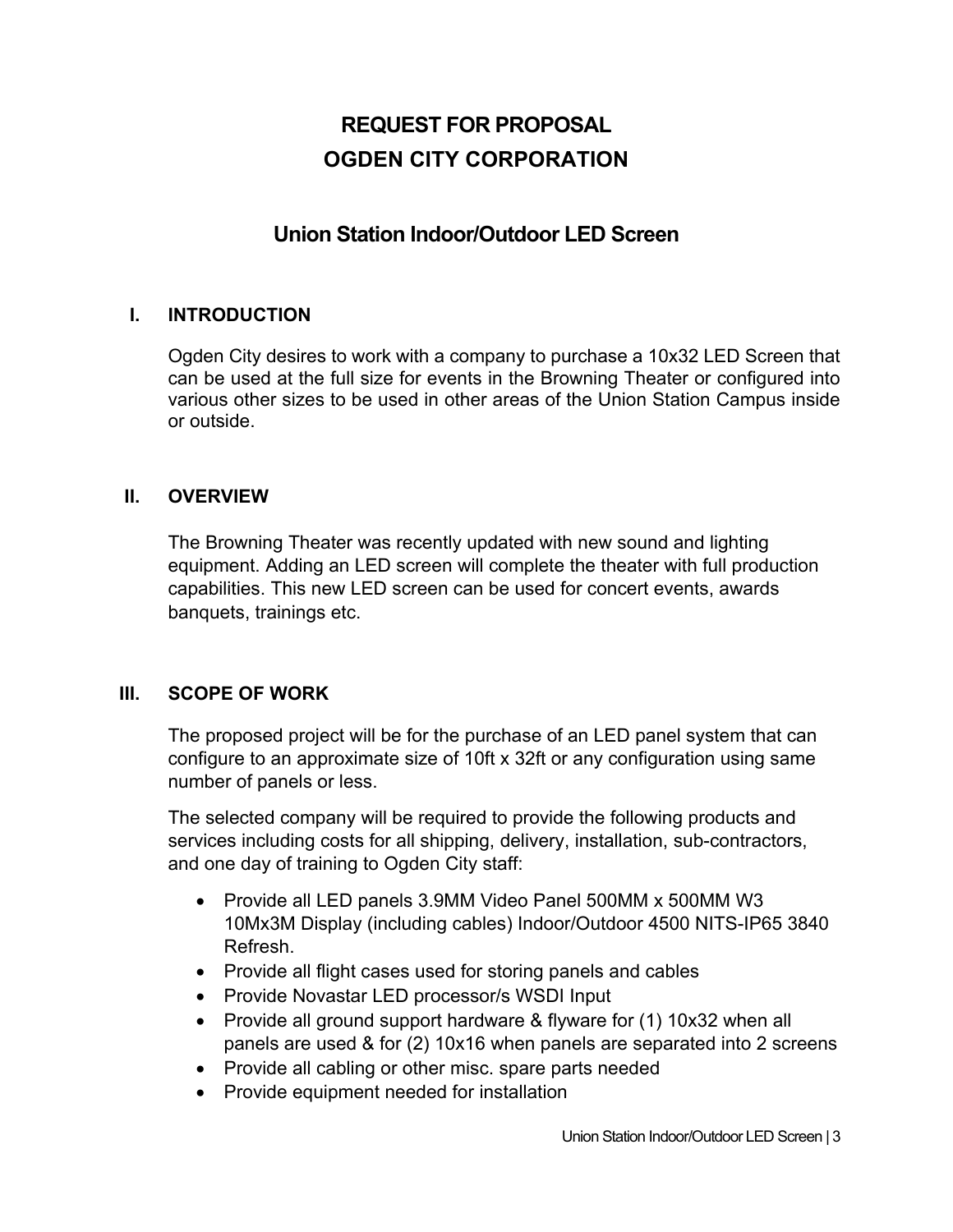- Provide system activation and testing
- Provide one day training for City staff on the use of the LED wall and software.
- Provide a recommendation to Ogden City IT Department on the purchase of Professional Software & Computer to run the LED system. (The cost of the software and computer should not be included in this quote.)
- Provide warranty information on equipment to be purchased.



Example of 10x32 LED screen shown in Browning Theater (all panels hung)



Example of 9x16 LED screen shown in Browning Theater (1/2 of the panels hung)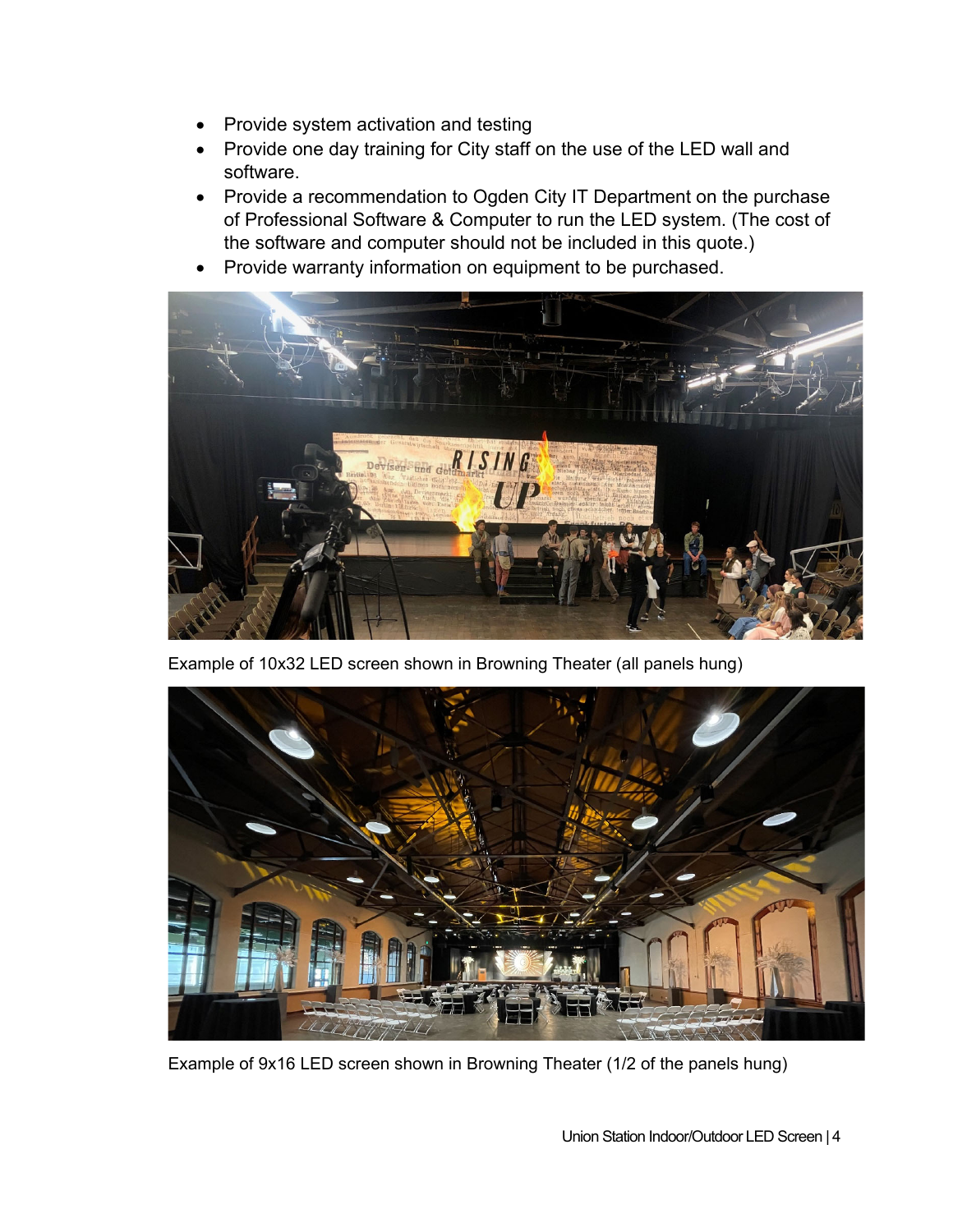#### **IV. RESPONSE TO REQUEST FOR PROPOSAL**

#### **Company Information**

The City will accept proposals from companies that are capable of assisting in the purchase of the LED equipment and providing all of the work described in the above Scope of Work.

Each Proposal must include, as a minimum, the following information:

- 1. Name, address, email and telephone number of companies submitting the proposal.
	- a. Include the name and contact information of the person designated as the company's representative.
- 2. Evidence of Insurability.
- 3. The names of any outside consultants and/or subcontractors to be utilized, including contact information and a brief description of their role(s) in the project.
- 4. A detailed breakdown of the proposed costs of the items listed in the Scope of **Work**
- 5. An estimated timeframe to complete the project.

#### **V. EVALUATION OF PROPOSALS**

All proposals in response to this RFP will be evaluated in a manner consistent with the Ogden City policies and procedures.

In the initial phase of the proposal evaluation process, the evaluation committee will review all proposals timely received. Non-responsive proposals (those received after the deadline or not conforming to RFP requirements) will be eliminated. The remaining proposals will be evaluated in a cursory manner to eliminate from further consideration those proposals which in the judgment of the evaluation committee fail to offer sufficient and substantive provisions to warrant further consideration. Each bidder bears sole responsibility for the items included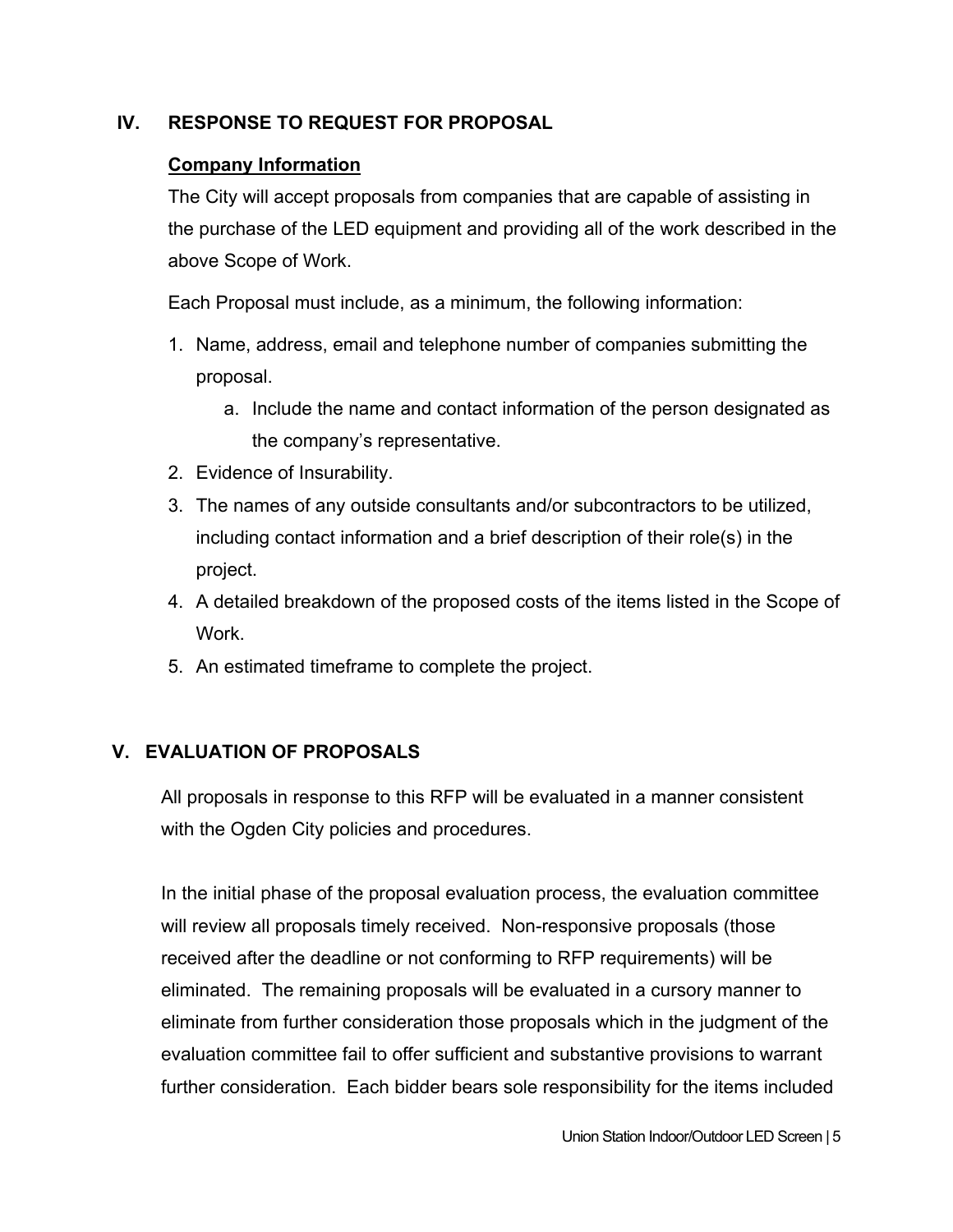or not included in the response submitted by that bidder. The City reserves the right to disqualify any proposal that includes significant deviations or exceptions to the terms, conditions and/or specifications in this RFP.

At the conclusion of this initial evaluation phase, finalist proposals will be selected for detailed review and evaluation. The City may require an in-person presentation by a bidder to supplement their written proposal.

#### **VI. ADDITIONAL INFORMATION – GENERAL TERMS AND CONDITIONS**

Qualified respondents shall be Licensed Contractors in the State of Utah, for this type of work, and who meet Ogden City's insurance and bonding requirements, and have experience with all work defined in the scope of work.

All work must meet current industry standards including all Federal, State and local rules and regulations.

The City reserves the right to request clarification of information submitted, and to request additional information from any proposer.

Ogden City will make every effort to ensure all offerors are treated fairly and equally throughout the entire advertisement, review and selection process. The procedures established herein are designed to give all parties reasonable access to the same basic information.

Cost of Developing Proposals - All costs related to the preparation of proposals and any related activities are the sole responsibility of the offeror. Ogden City assumes no liability for any costs incurred by offerors throughout the entire selection process.

Proposal Ownership – Once submitted, all proposals, including attachments, supplementary materials, addenda, etc. become the property of Ogden City and will not be returned to the offeror.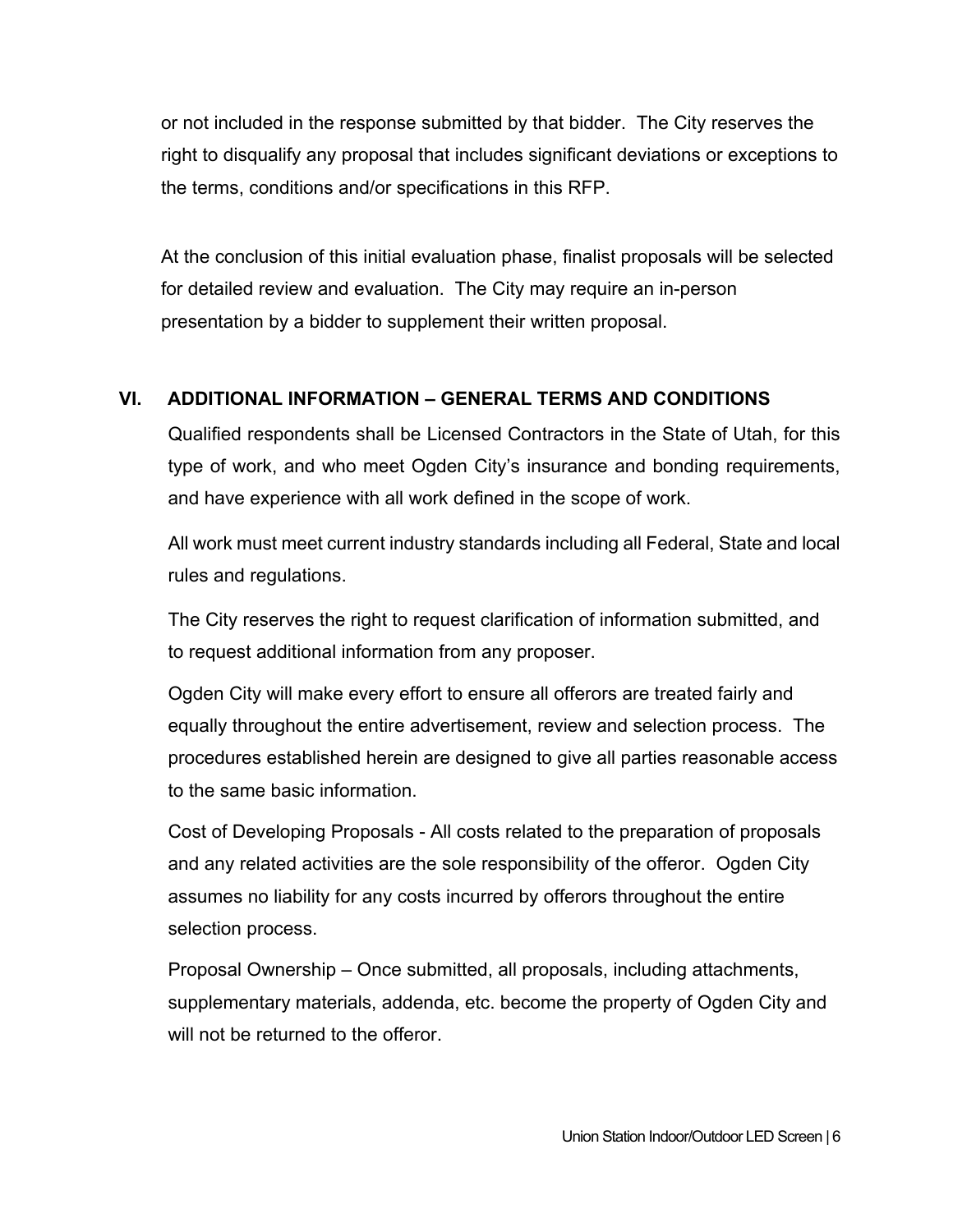Conflict of Interest – No member, officer, or employee of Ogden City, during his or her tenure shall have any interest, direct or indirect, in this contract or the proceeds thereof, except as permitted by Ogden City policy.

Non-Collusion – The offeror guarantees the proposal is not a product of collusion with any other offeror and no effort has been made to fix the proposal price or any offeror or to fix any overhead, profit of cost estimate of any proposal price.

#### **VII. GOVERNING INSTRUCTIONS**

This Request for Proposal will constitute the governing document for submitting Proposals and will take precedent over any oral representations.

#### **VIII. SUBMISSION OF PROPOSALS**

**No later than 10 AM, June 9, 2022;** proposers shall submit six (6) copies of the proposal in a sealed envelope.

## On the envelope, indicate your company's name and the RFP name "**Union Station Indoor/Outdoor LED Screen."**

If the Proposal is submitted by mail or other delivery service, it must be addressed to the Purchasing Office, 2549 Washington Blvd, Suite 510, Ogden UT 84401. It must be received prior to the submission deadline.

The Proposal may also be hand-carried to the 1st Floor Information Desk (west entrance of the building) at the same address.

City offices are closed on holidays. No facsimile or email transmittals will be accepted.

#### **LATE PROPOSALS WILL NOT BE ACCEPTED.**

It is the sole responsibility of those responding to this RFP to ensure that their submittal is made to the correct location and in compliance with the stated date and time.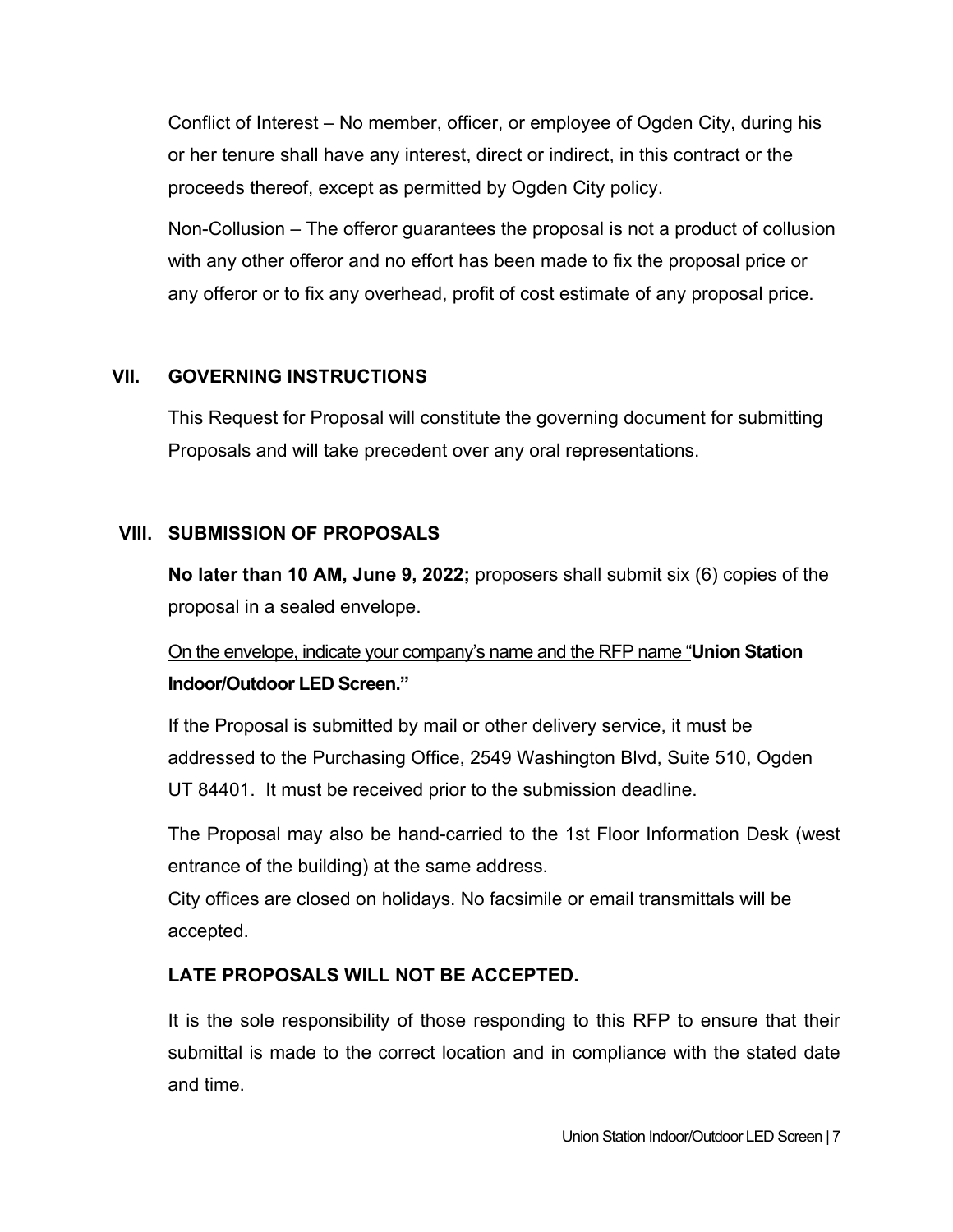#### **IX. INSURANCE REQUIREMENTS**

The successful proposer shall procure and maintain for the duration of the contract the required insurance against claims for injuries to persons or damages to property, which may arise from or in connection with the performance of this agreement. The Contractor shall pay the cost of such insurance.

- a. The amount of insurance shall not be less than:
	- i) Commercial General Liability: Minimum of \$3,000,000 commercial general liability coverage with \$1,000,000 for each occurrence. Policy to include coverage for operations, contractual liability, personal injury liability, products/completed operations liability, broad-form property damage (if applicable) and independent contractor's liability (if applicable) written on an occurrence form.
	- ii) Business Automobile Liability: \$1,000,000 combined single limit per occurrence for bodily injury and property damage for owned, nonowned and hired autos.
	- iii) Workers' Compensation and Employer's Liability: Worker's Compensation limits as required by the Labor Code of the State of Utah and employer's liability with limits of \$1,000,000 per accident.
- b. Each insurance policy required by this Agreement shall contain the following clauses:
	- i) "This insurance shall not be suspended, voided, canceled, reduced in coverage or in limits except after thirty days prior written notice by certified mail, return receipt requested, has been given to the Ogden City Corporation".
	- ii) "It is agreed that any insurance or self-insurance maintained by Ogden City Corporation, its elected or appointed officials, employees, agents and volunteers shall be excess of Contractor's insurance and shall not contribute with insurance provided by this policy."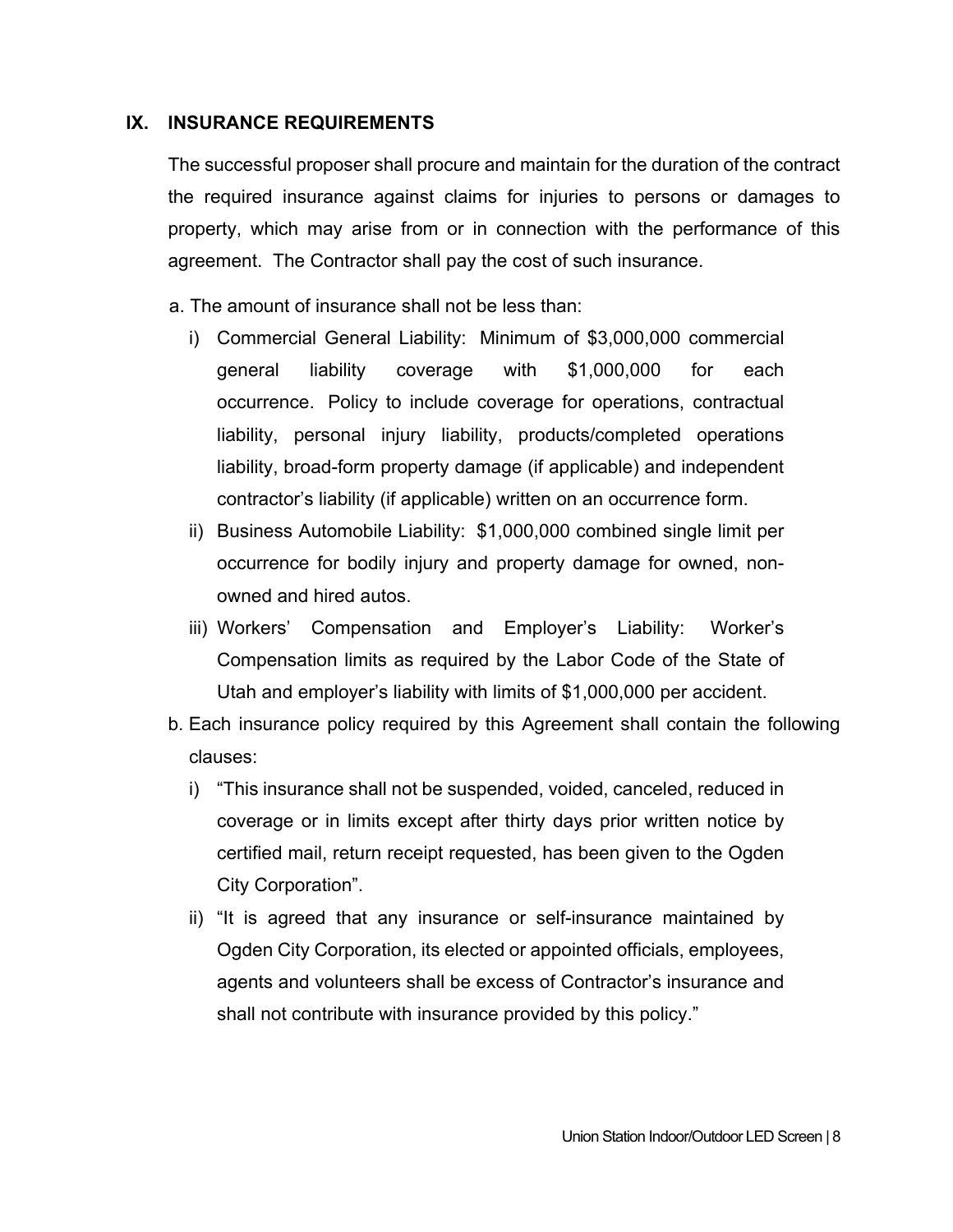- c. Each insurance policy required by this Agreement, excepting policies for Workers' Compensation, shall contain the following clause in a separate endorsement:
	- i) "Ogden City Corporation, its elected and appointed officials, employees, volunteers and agents are to be named as additional insureds in respect to operations and activities of or on behalf of, the named insured as performed under Agreement with Ogden City Corporation."
- d. Insurance is to be placed with insurers acceptable to and approved by Ogden City Corporation. Contractor's insurer must be authorized to do business in Utah at the time the license is executed and throughout the time period the license is maintained, unless otherwise agreed to in writing by Ogden City Corporation. Failure to maintain or renew coverage or to provide evidence of renewal will be treated as a material breach of contract.
- e. City shall be furnished with original certificates of insurance and endorsements effecting coverage required within, signed by a person authorized by that insurer to bind coverage on its behalf. All certificates and endorsements are to be received by the City before work begins on the premises.
- f. City reserves the right to require complete, certified copies of all required insurance policies at any time.
- g. Any deductibles or self-insured retentions must be declared to and approved by the City. At the option of the City, either: the insurer shall reduce or eliminate such deductibles or self-insured retentions as respect to the City, their elected and appointed officials, employees, agents and volunteers; or Contractor shall provide a financial guarantee satisfactory to the City guaranteeing payment of losses and related investigations, claim administration and defense expenses.
- h. Contractor shall include all of its contractors as insured under its policies or shall furnish separate certificates and endorsements for each